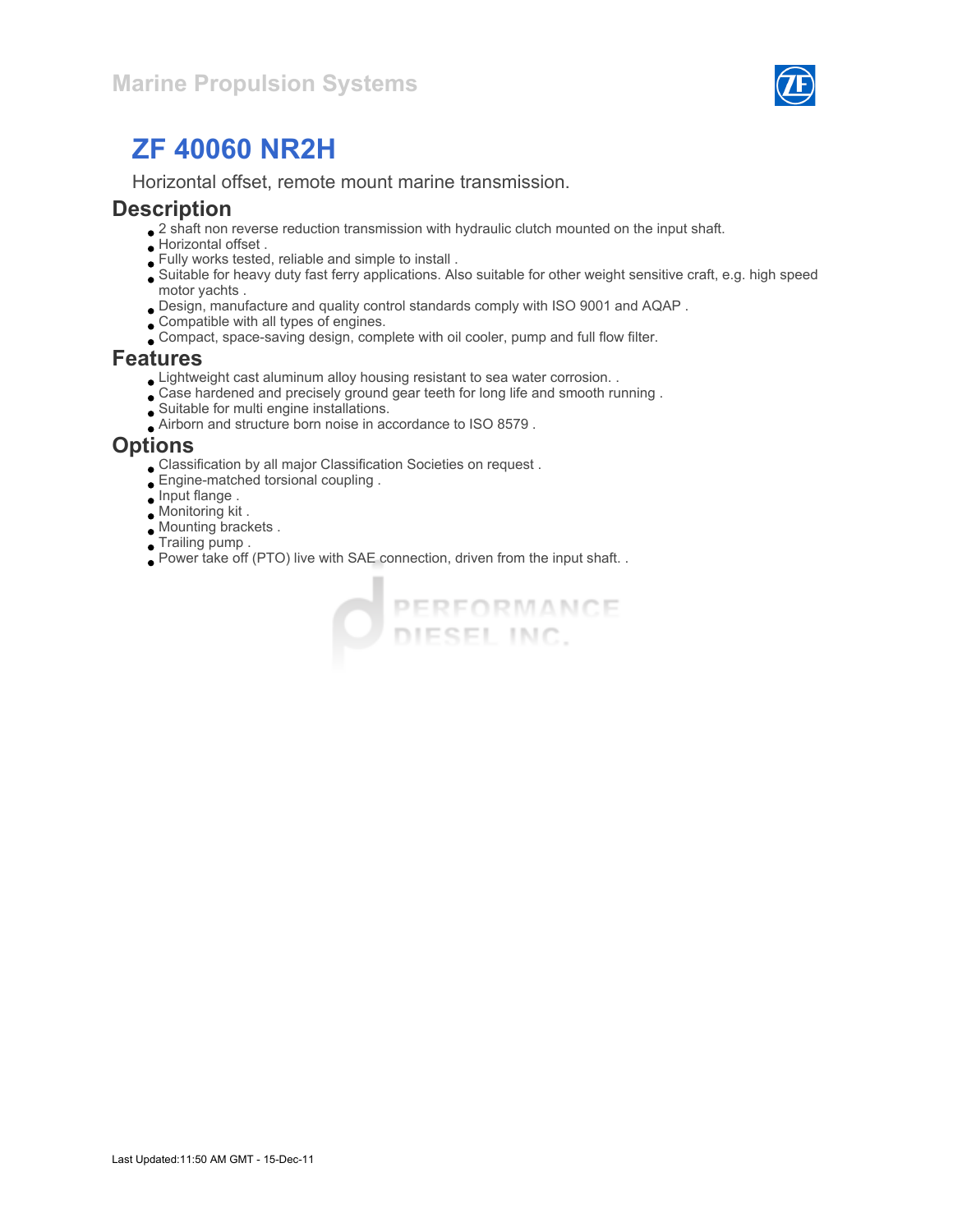# ZF 40060 NR2H Ratings

| MAX.<br>POWER/RPM<br><b>INPUT POWER CAPACITY</b><br><b>TORQUE</b>                                         |                    |
|-----------------------------------------------------------------------------------------------------------|--------------------|
| <b>RATIOS</b>                                                                                             | MAX.<br><b>RPM</b> |
| ftlb<br><b>kW</b><br><b>kW</b><br>kW<br>kW<br>Nm<br>hp<br>hp<br>hp<br>hp                                  |                    |
| 1800 rpm<br>2000 rpm<br>2100 rpm                                                                          |                    |
| 32084  4.5550 6.1083 8199   10995   9110   12217<br> 9565   12827<br>$\Box$ 1.514*, 1.735, 1.906<br>43500 | 2300               |

Special Order Ratio.

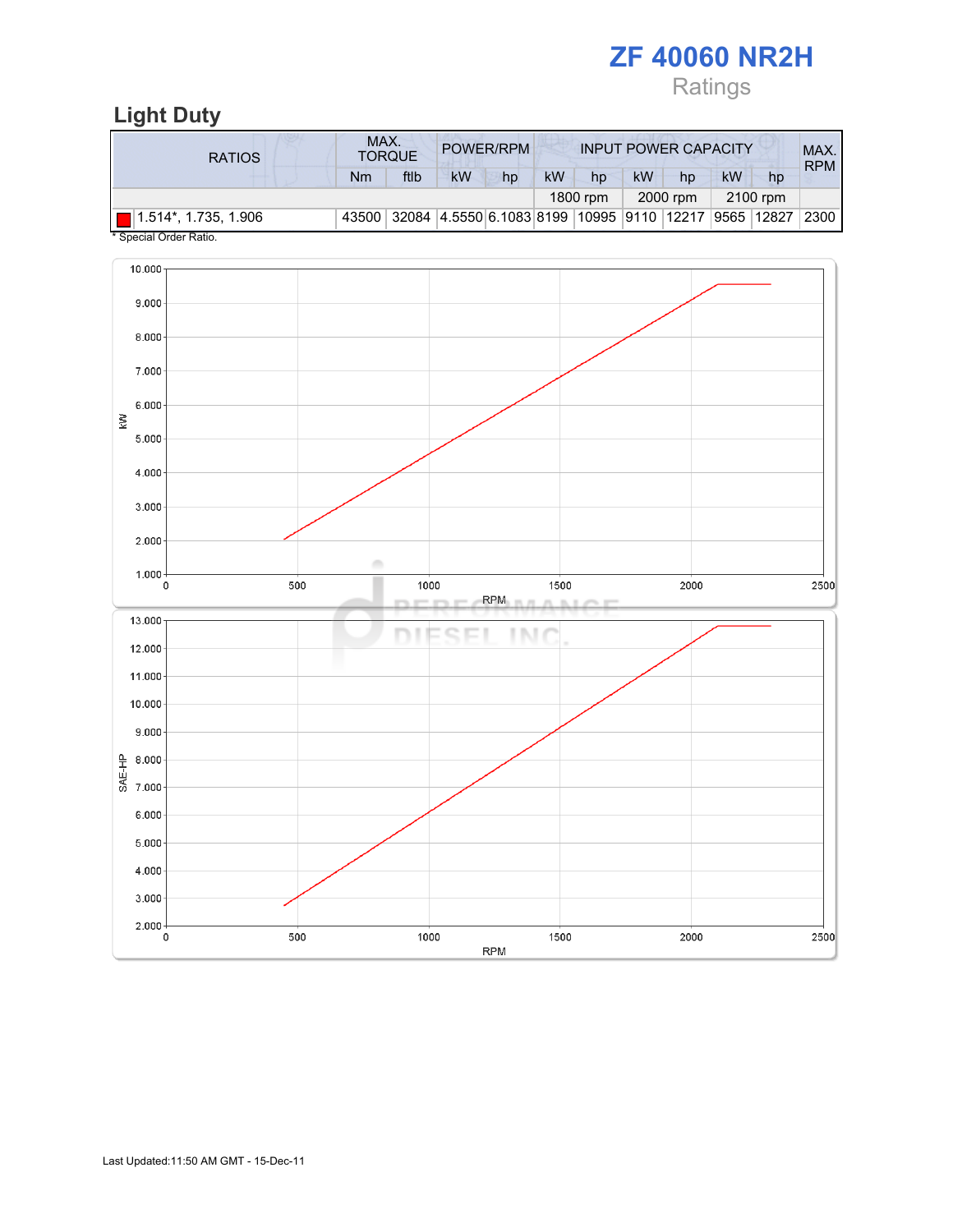# Ratings

### Medium Duty

| <b>RATIOS</b>                       | MAX. | <b>TORQUE</b> |                                                | POWER/RPM |           |          |           | <b>INPUT POWER CAPACITY</b> |           |            | MAX.<br><b>RPM</b> |
|-------------------------------------|------|---------------|------------------------------------------------|-----------|-----------|----------|-----------|-----------------------------|-----------|------------|--------------------|
|                                     | Nm   | ftlb          | kW                                             | hp        | <b>kW</b> | hp       | <b>kW</b> | hp                          | <b>kW</b> | hp         |                    |
|                                     |      |               |                                                |           |           | 1600 rpm |           | 1800 rpm                    |           | 2000 rpm   |                    |
| $\blacksquare$ 1.514*, 1.735, 1.906 |      |               | 40400 29798 4.2304 5.6730 6769 9077 7615 10211 |           |           |          |           |                             |           | 8461 11346 | 2300               |

Special Order Ratio.

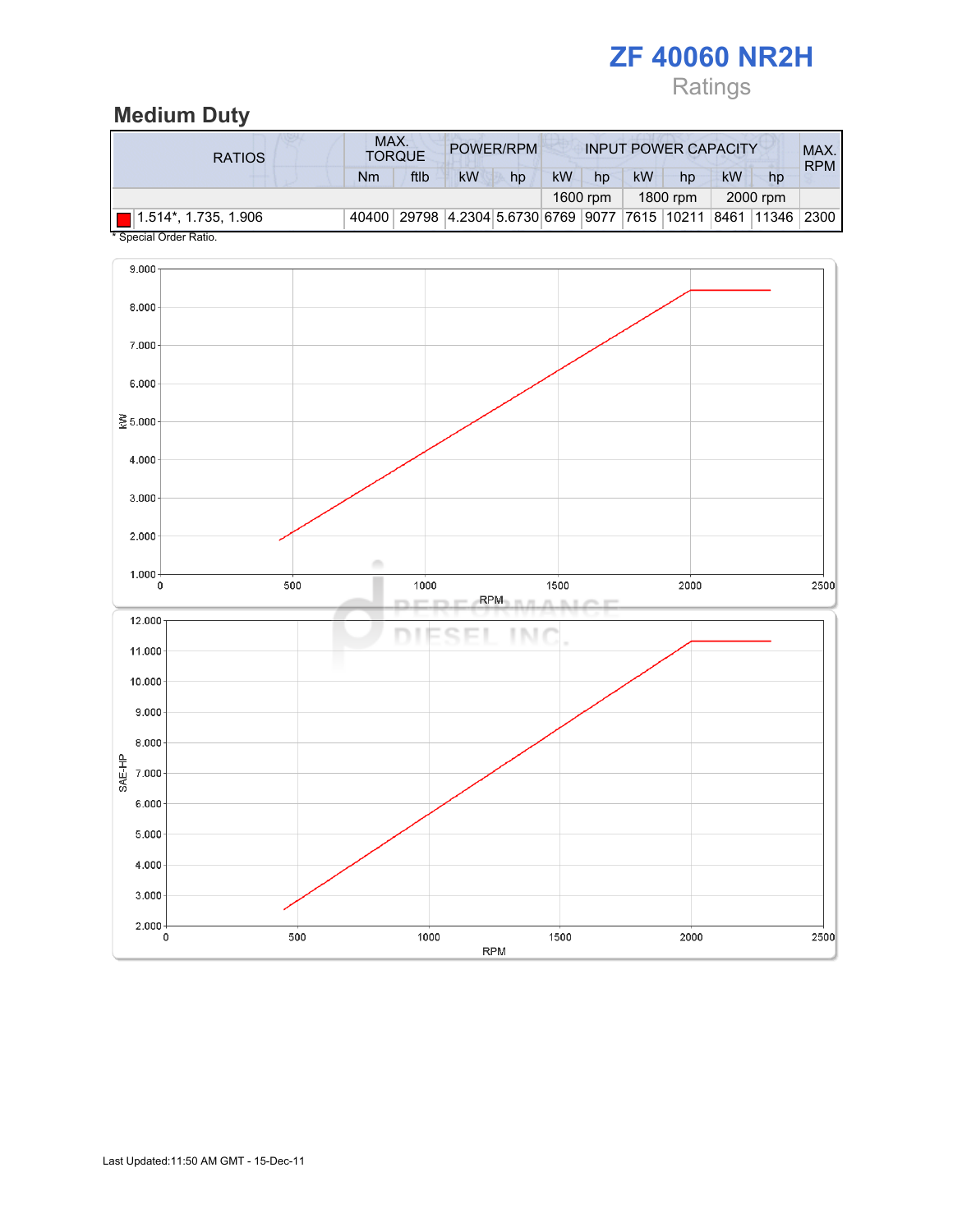# Ratings

# Continuous Duty

| RATIOS.                     | <b>MAX. TORQUE POWER/RPM</b><br><b>INPUT POWER CAPACITY</b> |                                                              |           |    |           |          |           |    |          | MAX. |            |
|-----------------------------|-------------------------------------------------------------|--------------------------------------------------------------|-----------|----|-----------|----------|-----------|----|----------|------|------------|
|                             | Nm                                                          | ftlb                                                         | <b>kW</b> | hp | <b>kW</b> | hp       | <b>kW</b> | hp | kW       | hp   | <b>RPM</b> |
|                             |                                                             |                                                              |           |    |           | 1200 rpm | 1600 rpm  |    | 1800 rpm |      |            |
| $\Box$ 1.514*, 1.735, 1.906 |                                                             | 29115 21474 3.0487 4.0884 3658 4906 4878 6541 5488 7359 1800 |           |    |           |          |           |    |          |      |            |

Special Order Ratio.

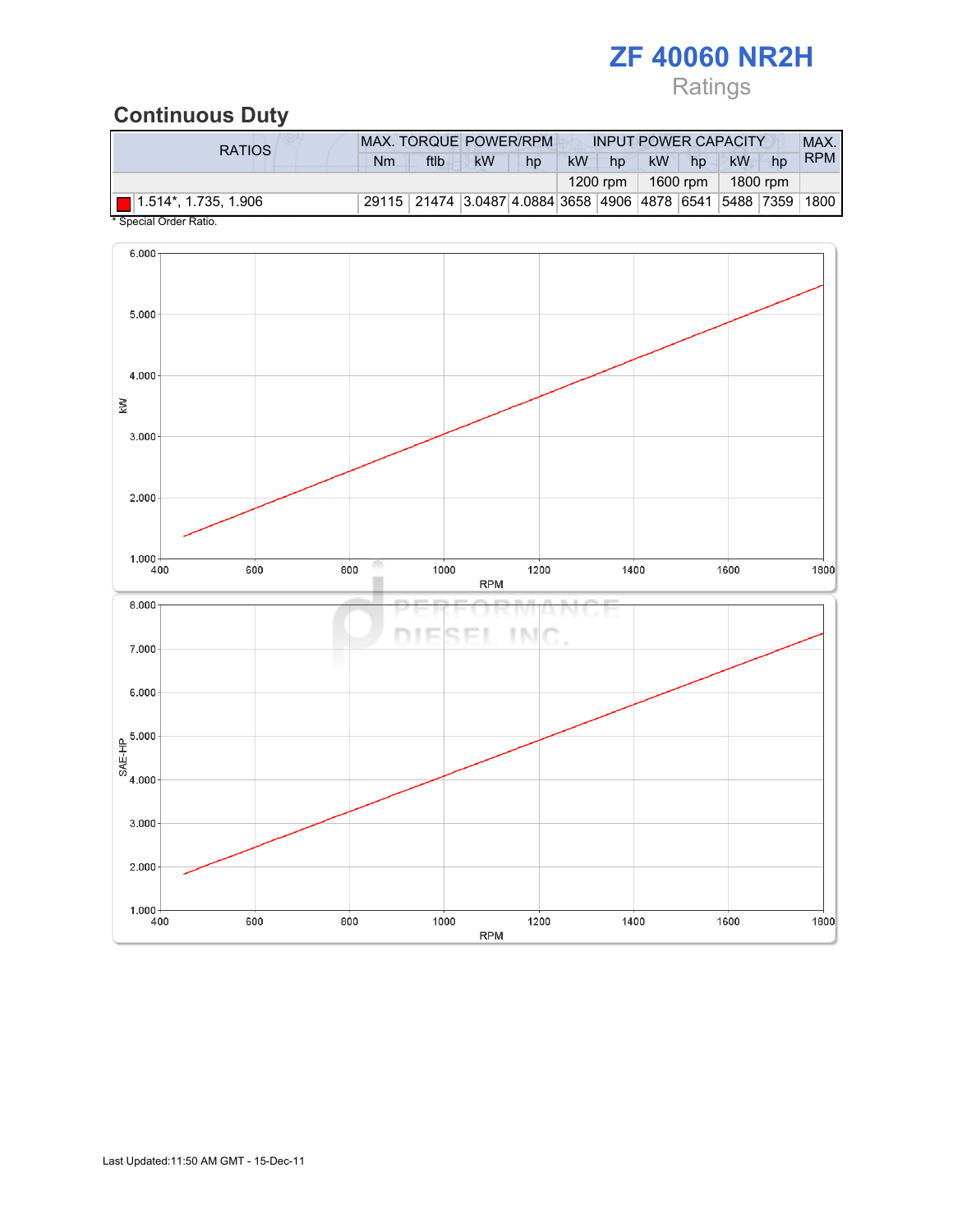

**Dimensions** 



| mm (inches) |                |                |                |            |                            |            |                |  |
|-------------|----------------|----------------|----------------|------------|----------------------------|------------|----------------|--|
| A           | B <sub>1</sub> | B <sub>2</sub> | H <sub>1</sub> | H2         |                            | L1         | L <sub>2</sub> |  |
| 475 (18.7)  | 460 (18.1)     | 315(12.4)      | 480 (18.9)     | 637 (25.1) | 1,032 (40.6)               | 750 (29.5) | 480 (18.9)     |  |
|             |                | Weight kg (lb) |                |            | Oil Capacity Litre (US qt) |            |                |  |
|             |                | 1,620 (3,564)  |                |            | 75.0 (80.0)                |            |                |  |

#### **Output Coupling Dimensions** ANCE **RM**

|  |  |  |                      |  |  | <b>Bolt Holes</b> |                                                                |      |  |  |
|--|--|--|----------------------|--|--|-------------------|----------------------------------------------------------------|------|--|--|
|  |  |  |                      |  |  | No.               | Diameter (E)                                                   |      |  |  |
|  |  |  | mm in mm in mm in mm |  |  |                   | mm                                                             |      |  |  |
|  |  |  |                      |  |  |                   | 435   17.1   385   15.2   330   13.0   46.0   1.81   20   30.4 | 1.20 |  |  |